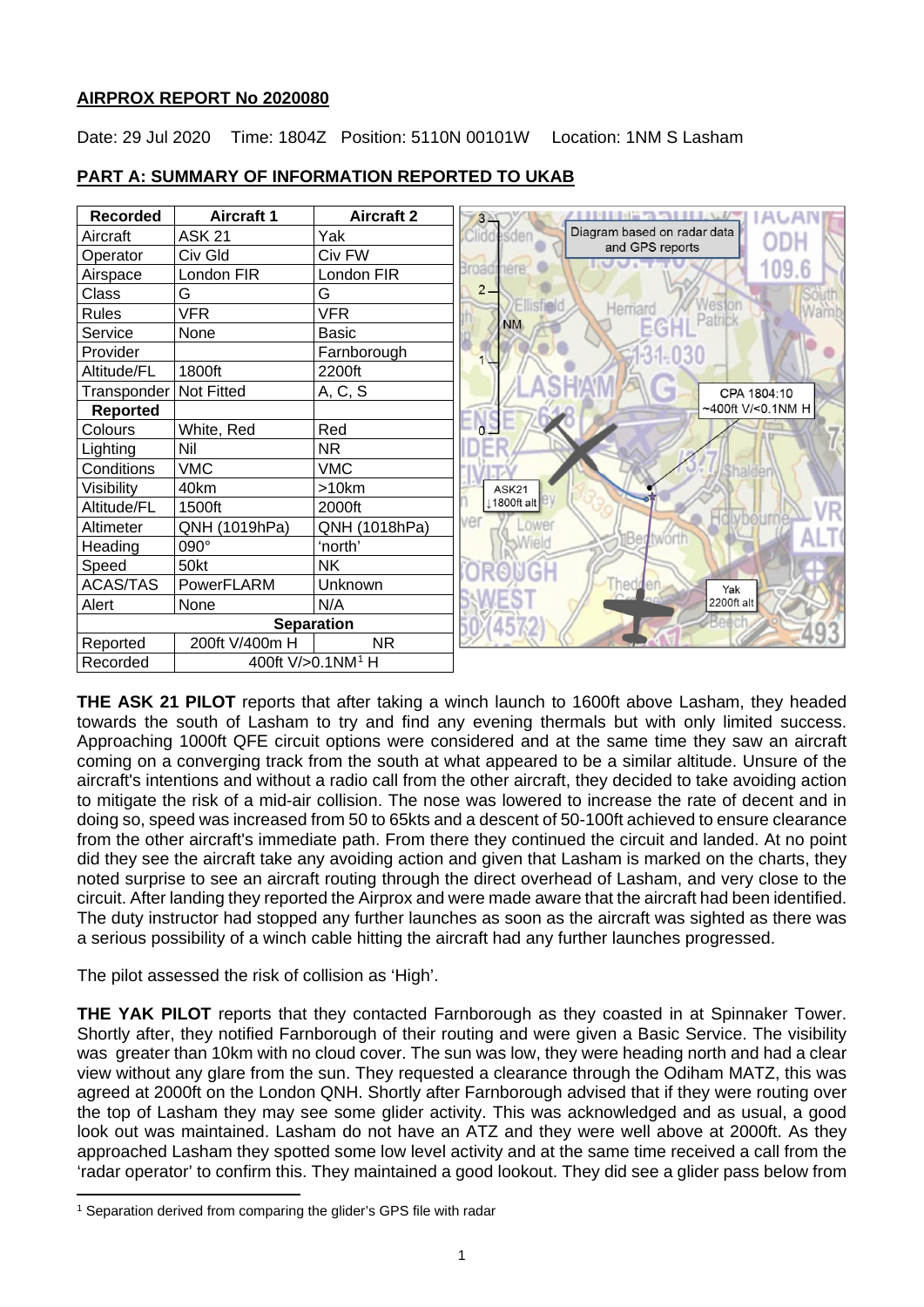left to right. This coincided with the call from LARS. It was not a near miss but clearly visible. Had it been a near miss they would have reported this as an incident.

The pilot opined that they were not at fault and did not believe that poor airmanship was displayed. Clearly the glider pilot saw them above. It had a large glass canopy and the Yak has a low wing. They believed the glider continued under the Yak without any change in attitude. It appeared that Lasham did not want any GA flying anywhere near their overhead, and Lasham should reinstate an ATZ if they wish to control the airspace around them. If they do not wish to do this then they must accept the fact that aircraft will fly through the overhead in order to avoid gliders climbing out on cables or with tugs. Since Farnborough have recently secured a large Class D control zone around them and now appear to be less than enthusiastic at managing VFR transits, more and more GA powered flights will push up and over Lasham. This is likely to be an ongoing issue unless the airspace above Lasham is restricted. They felt that they were well within their rights to fly over Lasham at 2000ft whilst VFR. They were displaying a squawk in Mode S and the controller was aware of every stage of their route.

The pilot assessed the risk of collision as 'None'.

**THE FARNBOROUGH CONTROLLER** reports that they were working west, zone and approach bandboxed in low traffic levels. The Yak was validated and verified and on a Basic Service. They gave the Yak pilot a Odiham MATZ transit and told them that Lasham appeared to be active and operated winch launching and glider towing. This was acknowledged. About 1NM before the Lasham overhead the controller told the pilot about a primary contact close ahead, this was not acknowledged. The controller saw the Yak go through the Lasham overhead at 2000ft. Later, a colleague took a call from Lasham about the Yak pilot. Lasham initially said they were going to file a safety report. The colleague then called the Yak pilot to pass on Lasham's concerns. Later on Lasham called again, they said that the pilot of one of the gliders, an ASK21, was filing an Airprox report. The Yak pilot did not mention at any point that he had had an Airprox.

### **Factual Background**

The weather at Farnborough was recorded as follows:

METAR EGLF 291750Z AUTO 25007KT 9999 NCD 21/10 Q1019=

### **Analysis and Investigation**

### **UKAB Secretariat**

The ASK21 and Yak pilots shared an equal responsibility for collision avoidance and not to operate in such proximity to other aircraft as to create a collision hazard.<sup>[2](#page-1-0)</sup> If the incident geometry is considered as converging then the Yak pilot was required to give way to the ASK21.<sup>[3](#page-1-1)</sup> An aircraft operated on or in the vicinity of an aerodrome shall conform with or avoid the pattern of traffic formed by other aircraft in operation.<sup>[4](#page-1-2)</sup>

### **Comments**

### **BGA**

Lasham is clearly marked as having winching operations up to 3700ft, and has a dedicated radio frequency. It is highly concerning that the Yak pilot does not appear to comprehend the risk associated with their actions, both to their own aircraft and others. In this particular case, winching was stopped as the aircraft was seen by the Duty Instructor before it overflew the winch run but this obviously cannot be relied on.

<span id="page-1-0"></span><sup>&</sup>lt;sup>2</sup> SERA.3205 Proximity.<br><sup>3</sup> SERA.3210 Right-of-way (c)(2) Converging.

<span id="page-1-2"></span><span id="page-1-1"></span><sup>&</sup>lt;sup>4</sup> SERA.3225 Operation on and in the Vicinity of an Aerodrome.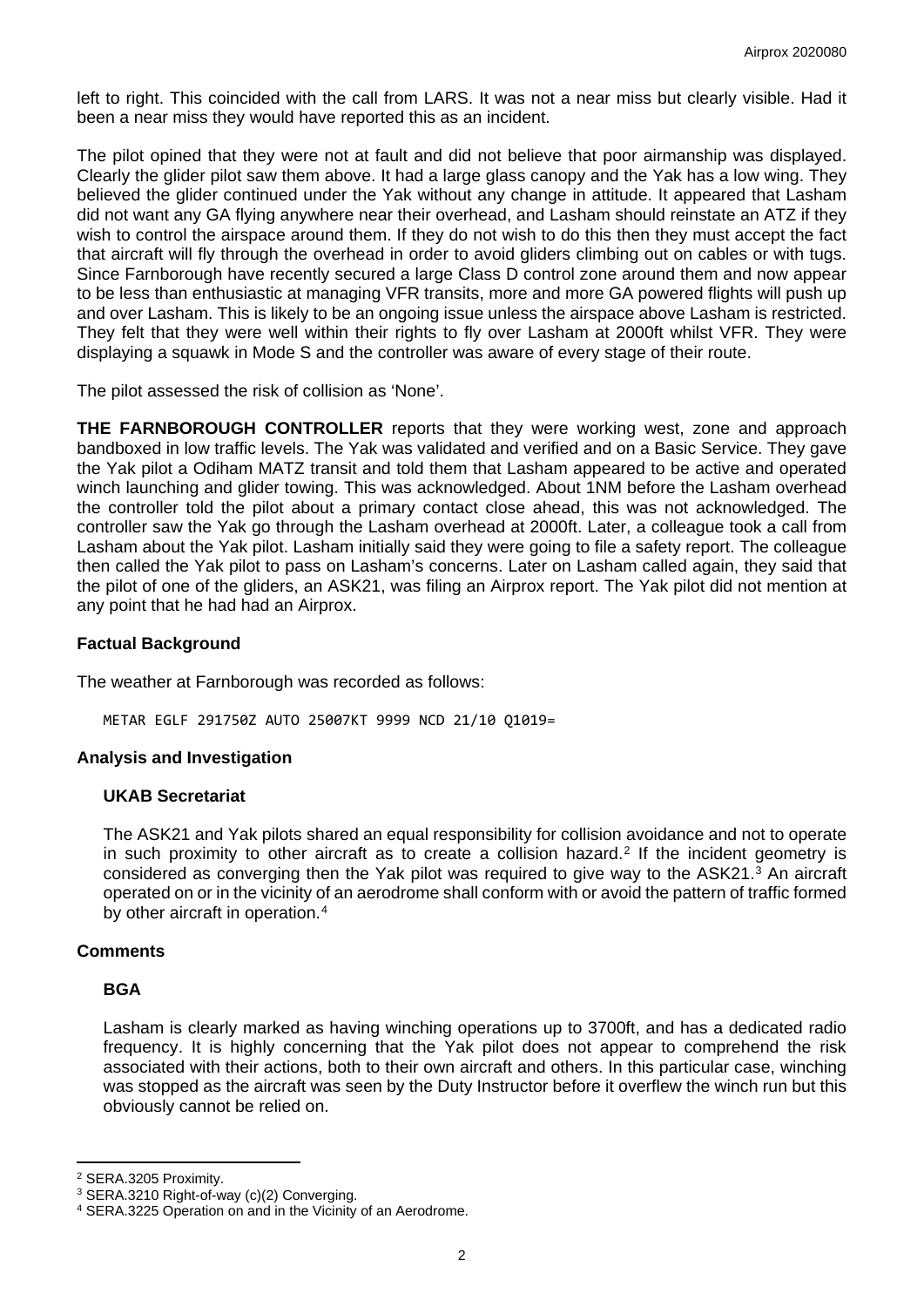There are plenty of questionable places in the sky where you have a 'right' to be. One would hope that airmanship, or failing that, self-preservation would keep pilots away from them, especially when there are easy alternative routes and/or safety calls on the radio that can be made.

## **Summary**

An Airprox was reported when an ASK21 and a Yak flew into proximity in the Lasham overhead at 1804Z on Wednesday 29<sup>th</sup> July 2020. Both pilots were operating under VFR in VMC, the ASK21 pilot was listening out on the Lasham gliding frequency and the Yak pilot was in receipt of a Basic Service from Farnborough.

### **PART B: SUMMARY OF THE BOARD'S DISCUSSIONS**

Information available consisted of reports from both pilots, radar photographs/video recordings, GPS data, and a report from the air traffic controller involved. Relevant contributory factors mentioned during the Board's discussions are highlighted within the text in bold, with the numbers referring to the Contributory Factors table displayed in Part C.

Due to the exceptional circumstances presented by the coronavirus pandemic, this incident was assessed as part of a 'virtual' UK Airprox Board meeting where members provided a combination of written contributions and dial-in/VTC comments.

The Board first considered the actions of the Yak pilot. Even though Lasham does not have an ATZ, members thought that the pilot's actions displayed a lack of airmanship in flying directly over the gliding site below winch launch height (**CF5**). They noted that the height of the winch launch was clearly marked on the charts and highlighted that the area of greatest danger was overhead the launch run, which is contained within the boundaries of the airfield (**CF2**, **CF4**). Furthermore, the pilot was warned by ATC that Lasham was active, but did not adapt his plan accordingly (**CF3**). In this particular case, winching was stopped as the aircraft was seen by the Duty Instructor before it overflew the winch run, but this obviously cannot be relied upon. Members noted that the CAA Skyway Code contains guidance regarding gliding sites and they urged pilots to familiarize themselves with it<sup>5</sup>. The Lasham glider frequency is published on the charts and members thought at the very least the Yak pilot should have called on the frequency to advise of his intentions (**CF6**). Despite only receiving a Basic Service from Farnborough, generic Traffic Information on the glider was given, but the Yak pilot considered the separation to be such that action was not necessary (**CF8**, **CF10**).

Turning to the actions of the glider pilot, the glider was equipped with PowerFLARM, but despite the Yak displaying a serviceable transponder, the PowerFLARM did not alert. Members were unsure why this would be the case, other than simple aerial blanking (**CF9**), but whatever the reason it meant that the glider pilot had no prior notification that the Yak was approaching (**CF7**) until they saw it. Fortunately, having seen the Yak, the pilot was able to take avoiding action to ensure that there was adequate separation.

Farnborough ATC were providing a Basic Service to the Yak pilot and so were not required to pass Traffic Information unless they knew a definite risk of collision existed, nor were they required to monitor the flight and advise on routing. Nonetheless, despite only having generic information in the form of a primary radar only track (**CF1**), the controller did pass Traffic Information to the Yak pilot and also advised the pilot that Lasham was active, the Board commended them for this. The NATS advisor told the Board that they disputed the assertation made by the Yak pilot that Farnborough was discouraging pilots to cross through their airspace, and noted that, on the contrary, they were doing their best to accommodate VFR transits and urged pilots to make the request rather than assume it would be refused.

<span id="page-2-0"></span><sup>5</sup> CAA Skyway Code can be found at [https://publicapps.caa.co.uk/docs/33/CAP1535\\_Skyway\\_Code\\_V2\\_INTER.pdf](https://publicapps.caa.co.uk/docs/33/CAP1535_Skyway_Code_V2_INTER.pdf) . Guidance regarding gliding sites is on page 69.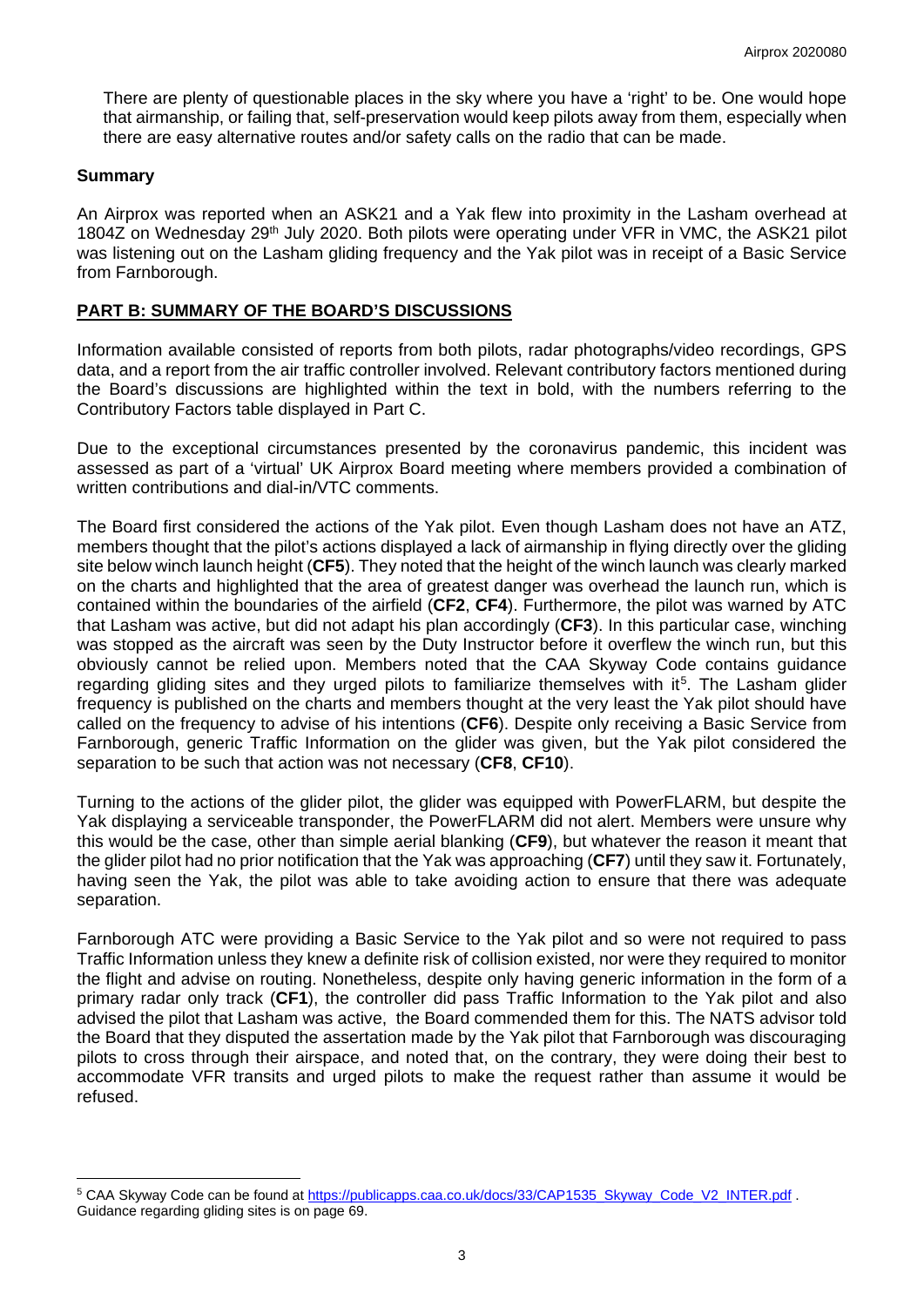When assessing the risk, the Board quickly agreed that although safety had been degraded, the actions of the glider pilot ensured that had been no risk of collision. Accordingly the Airprox was assessed at Risk Category C.

# **PART C: ASSESSMENT OF CONTRIBUTORY FACTORS AND RISK**

### Contributory Factors:

|                | 2020080                                                        |                                            |                                                                        |
|----------------|----------------------------------------------------------------|--------------------------------------------|------------------------------------------------------------------------|
| <b>CF</b>      | <b>Factor</b>                                                  | <b>Description</b>                         | <b>Amplification</b>                                                   |
|                | <b>Ground Elements</b>                                         |                                            |                                                                        |
|                | • Situational Awareness and Action                             |                                            |                                                                        |
| 1              | Contextual                                                     | • Situational Awareness and Sensory Events | The controller had only generic, late or no Situational Awareness      |
|                | <b>Flight Elements</b>                                         |                                            |                                                                        |
|                | <b>• Tactical Planning and Execution</b>                       |                                            |                                                                        |
| $\overline{2}$ | <b>Human Factors</b>                                           | • Flight Planning and Preparation          |                                                                        |
| 3              | <b>Human Factors</b>                                           | • Insufficient Decision/Plan               | Inadequate plan adaption                                               |
| 4              | <b>Human Factors</b>                                           | • Aircraft Navigation                      | Flew through promulgated and active airspace                           |
| 5              | <b>Human Factors</b>                                           | • Monitoring of Other Aircraft             | Did not avoid/conform with the pattern of traffic already formed       |
| 6              | <b>Human Factors</b>                                           | • Accuracy of Communication                | Ineffective communication of intentions                                |
|                | • Situational Awareness of the Conflicting Aircraft and Action |                                            |                                                                        |
| 7              | Contextual                                                     | • Situational Awareness and Sensory Events | Pilot had no, late or only generic, Situational Awareness              |
| 8              | <b>Human Factors</b>                                           | • Lack of Action                           | Pilot flew close enough to cause concern despite Situational Awareness |
|                | • Electronic Warning System Operation and Compliance           |                                            |                                                                        |
| 9              | Technical                                                      | • ACAS/TCAS System Failure                 | CWS did not alert as expected                                          |
|                | • See and Avoid                                                |                                            |                                                                        |
| 10             | <b>Human Factors</b>                                           | • Lack of Individual Risk Perception       | Pilot flew close enough to cause concern                               |

Degree of Risk: C.

### Safety Barrier Assessment<sup>[6](#page-3-0)</sup>

In assessing the effectiveness of the safety barriers associated with this incident, the Board concluded that the key factors had been that:

## **Flight Elements:**

**Tactical Planning and Execution** was assessed as **partially effective** because the Yak pilot did not plan to avoid the Lasham overhead.

**Situational Awareness of the Conflicting Aircraft and Action** were assessed as **partially effective** because the glider pilot had no situational awareness of the Yak, and the Yak pilot was given only generic Traffic Information from ATC.

**Electronic Warning System Operation and Compliance** were assessed as **ineffective** because the PowerFLARM in the ASK21 did not alert.

<span id="page-3-0"></span><sup>&</sup>lt;sup>6</sup> The UK Airprox Board scheme for assessing the Availability, Functionality and Effectiveness of safety barriers can be found on the [UKAB Website.](http://www.airproxboard.org.uk/Learn-more/Airprox-Barrier-Assessment/)